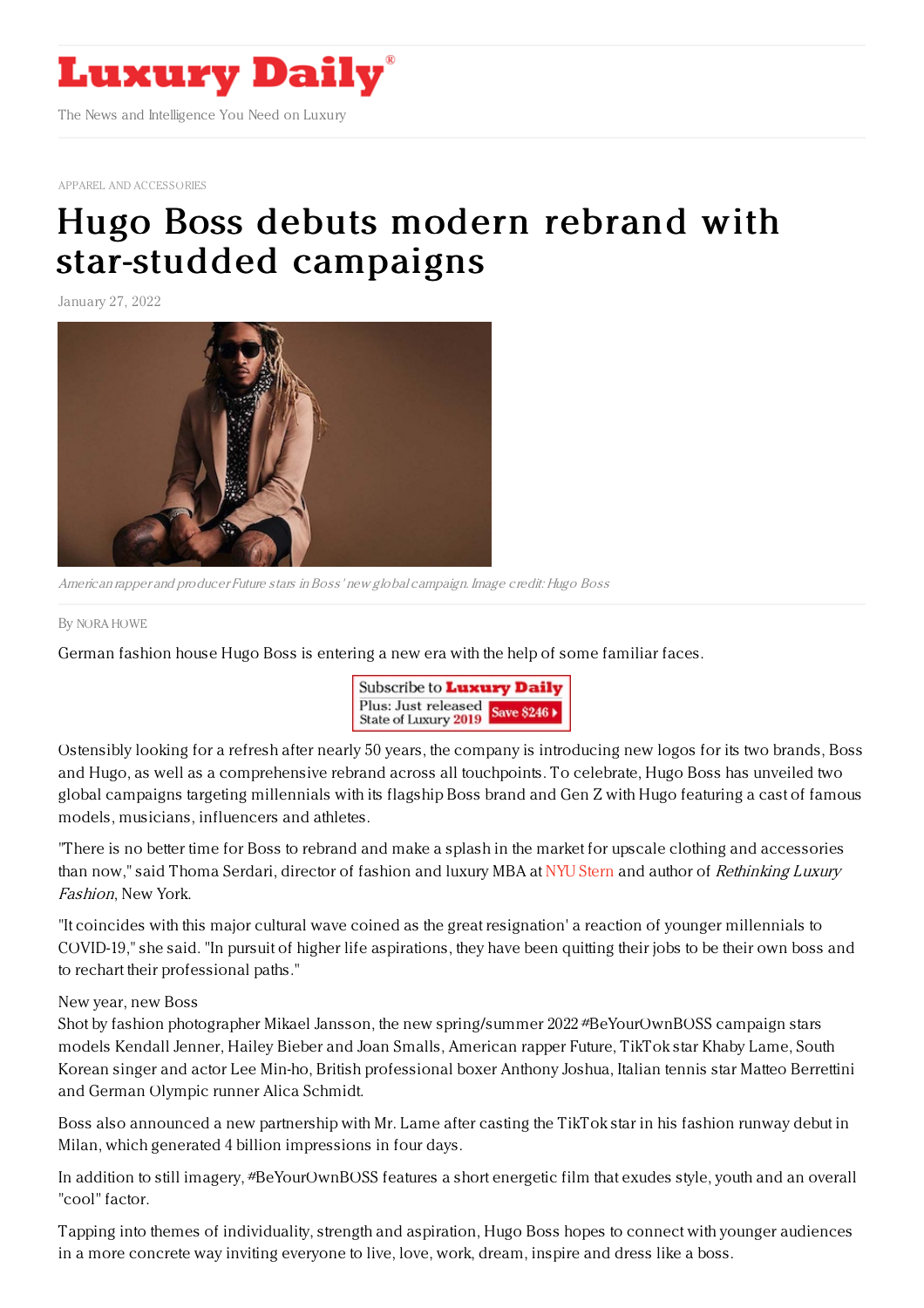## Boss taps the power of celebrity to reach younger audiences

"The celebrities used in the campaign are themselves hard-working, creative professionals who represent the ethos of Boss," Ms. Serdari said. "They represent the aspirations millenials share and, as such, help bridge the distance between the quality of product and adoption rates."

Beginning Jan. 26, the campaign was activated worldwide across a multitude of channels, led by social media content and engagement. Each main campaign cast member posted their personal Boss stories on Instagram, Weibo, Red or WeChat.

"People are really looking at women for making boss moves, and so much respect comes with that," Ms. Bieber said in an Instagram story on Jan. 26. "I'm just happy to see that boss women are getting the respect they deserve."

A second campaign for Hugo, also shot by Mr. Jansson, features South Sudanese top model Adut Akech, rappers Big Matthew, SAINt JHN and American dancer Maddie Ziegler.

As the Hugo brand is now primarily focused on reaching young, unconventional and progressive people, the mostly social-led campaign aims to connect the worlds of dance and music through interviews, behind-the-scenes imagery and TikTok challenges.



The Hugo and Boss labels already have distinctsocial media presences

Big Matthew and TikTok creator Vik White choreographed a dance challenge #HowDoYouHUGO, which will be echoed by 60 TikTok creators to generate buzz across social platforms.

Hugo is also taking a guerilla marketing approach to its physical advertising through painted murals and public transportation coverage across the world.

Both the Boss and Hugo brands feature new logos with a notably bolder typeface conveying a contemporary look. This is Boss' first logo change in almost 50 years and Hugo's first logo change since the early 1990s.

Boss menswear new arrivals range from \$14-\$795 and womenswear \$88-\$2,295, reflecting its more established